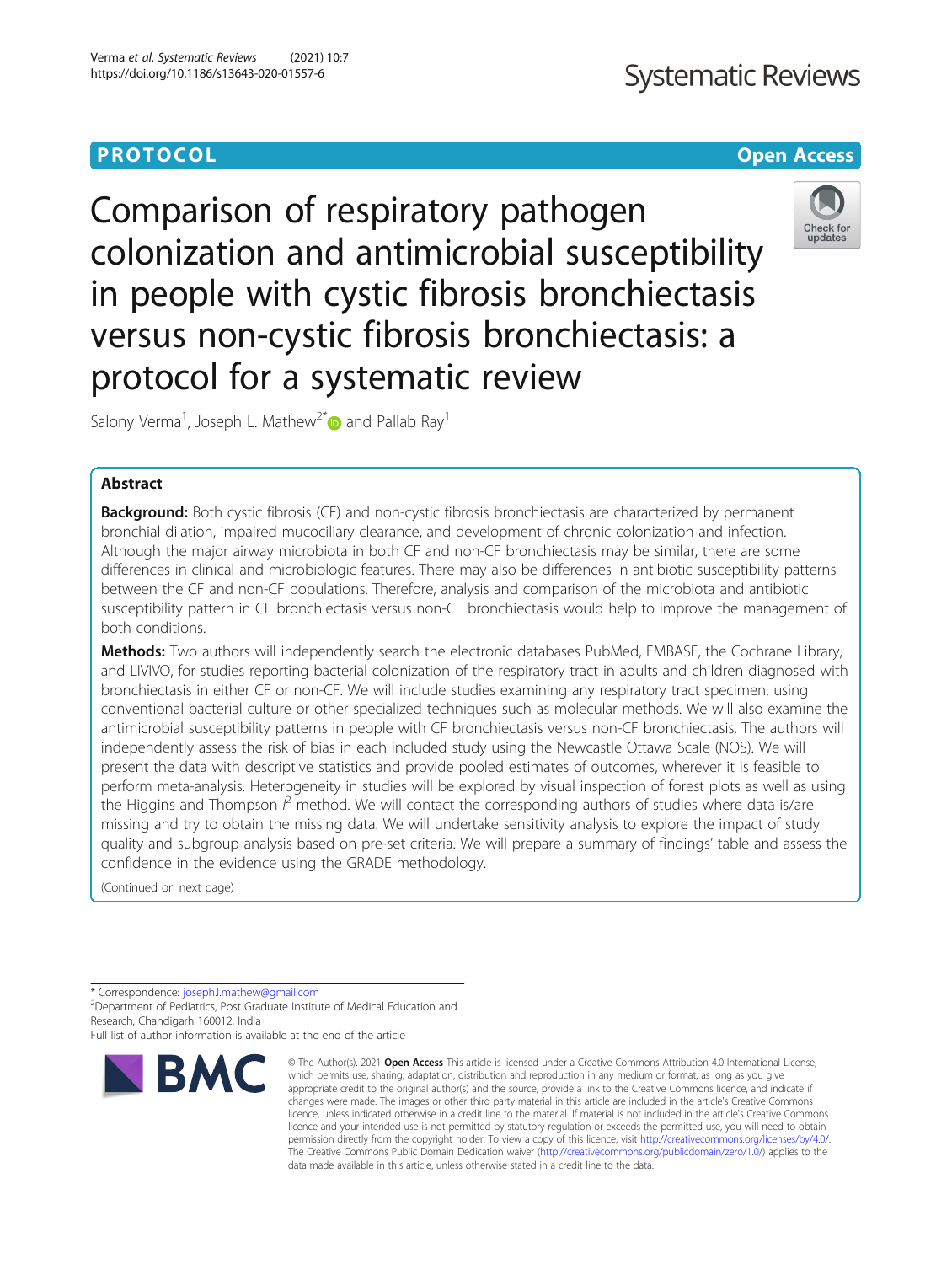# (Continued from previous page)

**Discussion:** To date, there are no locally applicable evidence-based guidelines for antimicrobial treatment of non-CF bronchiectasis patients. In general, treatment is based on extrapolation of evidence in people with CF bronchiectasis. An insight into the microbiota and antimicrobial susceptibility patterns in the two conditions would facilitate appropriate rather than empiric antimicrobial therapy and hopefully reduce the burden of antimicrobial resistance created by rampant usage of antibiotics.

**Systematic review registration:** The protocol has been registered in PROSPERO on July 26, 2020 (PROSPERO registration number: [CRD42020193859\)](https://www.crd.york.ac.uk/prospero/display_record.php?RecordID=193859).

Keywords: Bronchiectasis, Cystic fibrosis bronchiectasis, Non-CF bronchiectasis, Antimicrobial susceptibility, Bacterial colonization, Antibiotic, Resistance, Susceptibility

# Background

Cystic fibrosis (CF) is an autosomal recessive disorder caused by mutations in cystic fibrosis transmembrane conductance regulator (CFTR) gene. This gene regulates the activity of sodium and chloride channels across the epithelial cells, thereby facilitating appropriate hydration of mucins and effective muco-ciliary clearance in various organs [\[1\]](#page-9-0). Impaired secretion of chloride and bicarbonate ions due to CFTR mutations leads to the formation of thick mucus, which is difficult to clear [\[2](#page-9-0)]. This predisposes CF patients to pulmonary bacterial infections caused by Staphylococcus aureus, Pseudomonas aeruginosa, Haemophilus influenzae, or Burkholderia cepacia complex (Bcc) [\[3](#page-9-0)]. The inflammatory response to recurrent infections eventually leads to bronchiectasis, characterized by permanent bronchial dilation. This causes bacterial adherence, increased bacterial load, and the development of chronic infection. The bacteria gradually adapt to these conditions by forming biofilms, protecting them from phagocytosis as well as penetration of antibiotics [\[4\]](#page-9-0).

Besides CF, bronchiectasis is associated with various other conditions such as immunodeficiency disorders, autoimmune diseases, ciliary abnormalities, connective tissue diseases, airway injury, malignancy, inflammatory bowel disease, alpha-1 antitrypsin deficiency, or hypersensitivity (allergic bronchopulmonary aspergillosis). These are collectively termed as non-CF bronchiectasis [[5\]](#page-9-0).

There are many similarities between CF and non-CF bronchiectasis. Both are associated with severe airway inflammation, mucus obstruction, reduced lung function, progression over time, and frequent pulmonary exacerbations [[6,](#page-9-0) [7\]](#page-9-0). However, there are also many differences between the two conditions.

Various biological specimens have been analyzed for identifying bacterial colonization patterns in people with bronchiectasis. Sputum is the preferred specimen for culturing bacteria and is also tested for acid-fast bacilli in non-CF bronchiectasis [\[5](#page-9-0)]. Bronchoalveolar lavage (BAL) is reserved for patients who are unable to produce sputum or when sputum does not yield organisms. Epithelial lining fluid (ELF) is another respiratory specimen used for microbiologic analysis.

The major microbiota colonizing the airways are similar in both CF and non-CF bronchiectasis. Staphylococcus aureus, Pseudomonas aeruginosa, Burkholderia cepacia complex, Haemophilus influenzae, Stenotrophomonas maltophilia, and Achromobacter xylosoxidans are com-monly associated with CF bronchiectasis [\[8\]](#page-9-0) while Haemophilus influenzae, Pseudomonas aeruginosa, Moraxella catarrhalis, or non-tuburculous Mycobacteria (NTM) are the predominant bacterial species associated with non-CF bronchiectasis [[5,](#page-9-0) [9\]](#page-9-0). Gram-positive bacteria including Streptococcus pneumoniae and Staphylococcus aureus are rarely associated with non-CF bronchiectasis unlike CF bronchiectasis [[10](#page-9-0)]. Further, the core microbiota in both the conditions are similar in childhood but diverge by adulthood  $[6, 11]$  $[6, 11]$  $[6, 11]$  $[6, 11]$ .

Antibiotics are the mainstay of treatment of bronchiectasis in both CF and non-CF patients. The choice of antibiotics is based on an understanding of the predominant respiratory tract colonizers in individual patients, as well as local antimicrobial susceptibility testing (AST) patterns. The appropriate use of antibiotics is associated with improved pulmonary function and survival [\[12\]](#page-9-0).

AST may predict the success or failure of specific antibiotics, by sorting out the resistant bacteria from the susceptible ones on the basis of Minimal Inhibitory Concentration (MIC) breakpoints. These are determined by breakpoint committees such as the European Committee on Antimicrobial Susceptibility Testing (EUCAST) or the Clinical and Laboratory Standards Institute (CLSI). However, the epidemiological cut-off is determined using the susceptibility data from the wildtype population and does not take into consideration any mutant strains  $[13]$  $[13]$ , which are commonly encountered in the mucus-obstructed airways of CF patients. Therefore, people with CF bronchiectasis often receive antibiotics in higher doses and for longer duration, compared to non-CF bronchiectasis [\[14\]](#page-10-0). So clinicians cannot rely only on such data for prescribing empirical therapy to the CF patients. There are several other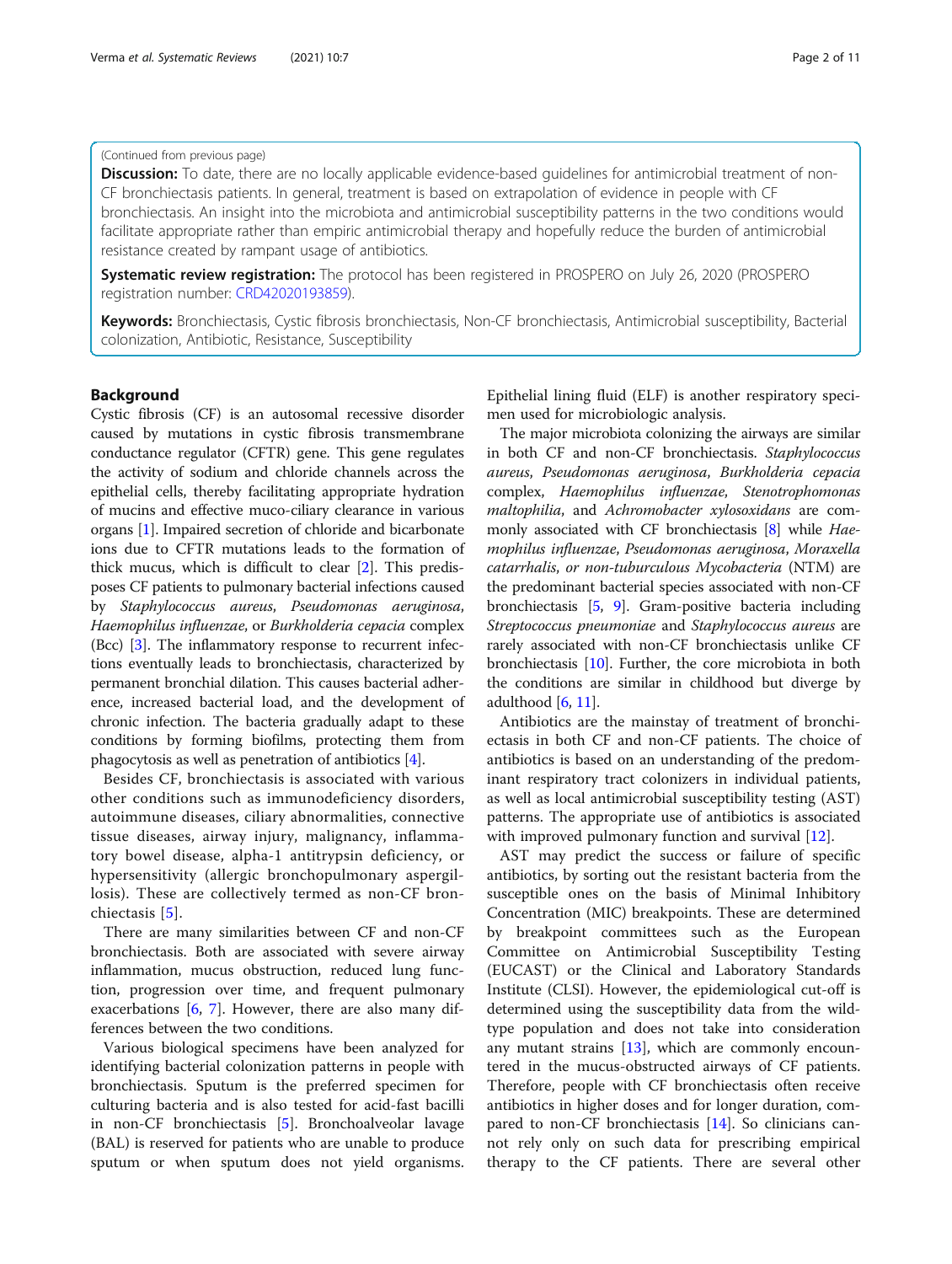factors, responsible for differences in antibiotic susceptibility patterns between CF and non-CF populations. Bacteria in CF airways respond to the deficient oxygen or nutrient conditions by slowing down their growth rate or by altering their metabolism [[4\]](#page-9-0), which fosters resistance to several antibiotics. Therefore, antibiotics acting on the cell-wall may not be effective in eradicating bacteria that are not actively dividing or are growing slowly. Many bacteria form biofilms, which make them impervious to antibiotics [\[15](#page-10-0)]. In addition, different colonial types of bacteria such as small colony variants (SCV) are observed in the respiratory specimens of CF patients [[16,](#page-10-0) [17\]](#page-10-0), which are often missed in routine laboratory testing. A single specimen from CF patients may contain mixed populations of a single organism with different antibiotic susceptibility profile [[18\]](#page-10-0).

Therefore, a detailed comparison of respiratory pathogen colonization in people with CF bronchiectasis and non-CF bronchiectasis, and the antimicrobial susceptibility patterns in them, could improve management of both conditions.

#### Aim and objectives of the systematic review

This systematic review aims to compare the microbiota and antimicrobial susceptibility profile in people with CF bronchiectasis versus non-CF bronchiectasis. We propose to undertake a systematic review of literature to address the following research questions:

- 1. What are the bacteria colonizing the respiratory tract in people with cystic fibrosis bronchiectasis, compared to non-cystic fibrosis bronchiectasis?
- 2. How does the antibiotic susceptibility profile of specific bacteria, differ between people with CF bronchiectasis versus non-CF bronchiectasis?

# Methods/design

The protocol of this systematic review has been registered in the PROSPERO database, the International prospective register of systematic reviews on July 26, 2020 (CRD42020193859). This protocol is in accordance with the Preferred Reporting Item for Systematic Review and Metaanalysis (PRISMA-P) guidelines (Additional file [1](#page-9-0)) [\[19\]](#page-10-0).

# Types of studies

The data required for this review could be available in observational studies including cohort studies or casecontrol studies (case arm), one or other arm of controlled clinical trials (randomized or non-randomized), or case series.

# Types of participants

Adults and children diagnosed with CF bronchiectasis or non-CF bronchiectasis.

# Inclusion criteria

We will include studies reporting bacterial colonization of the respiratory tract determined by examination of any respiratory tract specimen, by conventional bacterial culture or molecular techniques, and/or antimicrobial susceptibility testing by any method.

# Exclusion criteria

We will exclude the following studies:

- 1. Those which include people with CF or non-CF conditions, but without bronchiectasis.
- 2. Those in which data of patients with and without bronchiectasis cannot be distinguished.
- 3. Those in which the underlying cause(s) of bronchiectasis cannot be distinguished as CF or non-CF.
- 4. Those wherein multiple clinical conditions were studied, but it is not possible to obtain or analyze data for CF or non-CF bronchiectasis.
- 5. Those reporting microbiology data wherein the underlying clinical condition(s) are not specified.
- 6. Those in which non-standard culture methods were used to identify organisms.
- 7. Case series with less than 10 participants.
- 8. Studies conducted in animals or animal models, or studies wherein already identified organisms were evaluated further for genotypic or phenotypic characteristics.

#### Comparisons considered in this review

- 1. Clinical or microbiological studies of any design (observational, controlled clinical trials, or case series), reporting bacterial colonization of the respiratory tract (from any type of biological specimen) in CF and non-CF bronchiectasis, and/or antimicrobial susceptibility in both types of patients. Such studies will be considered direct comparisons.
- 2. Clinical or microbiological studies of any design (observational, controlled clinical trials, or case series), reporting bacterial colonization of the respiratory tract, and/or antimicrobial susceptibility in either CF or non-CF patients, within a 3-year period. Such studies will be considered indirect comparisons.
- 3. Clinical or microbiological studies of any design (observational, controlled clinical trials, or case series), reporting bacterial colonization of the respiratory tract, and/or antimicrobial susceptibility in either CF or non-CF patients, within any time period, if they are from the same institution. Such studies will also be considered indirect comparisons.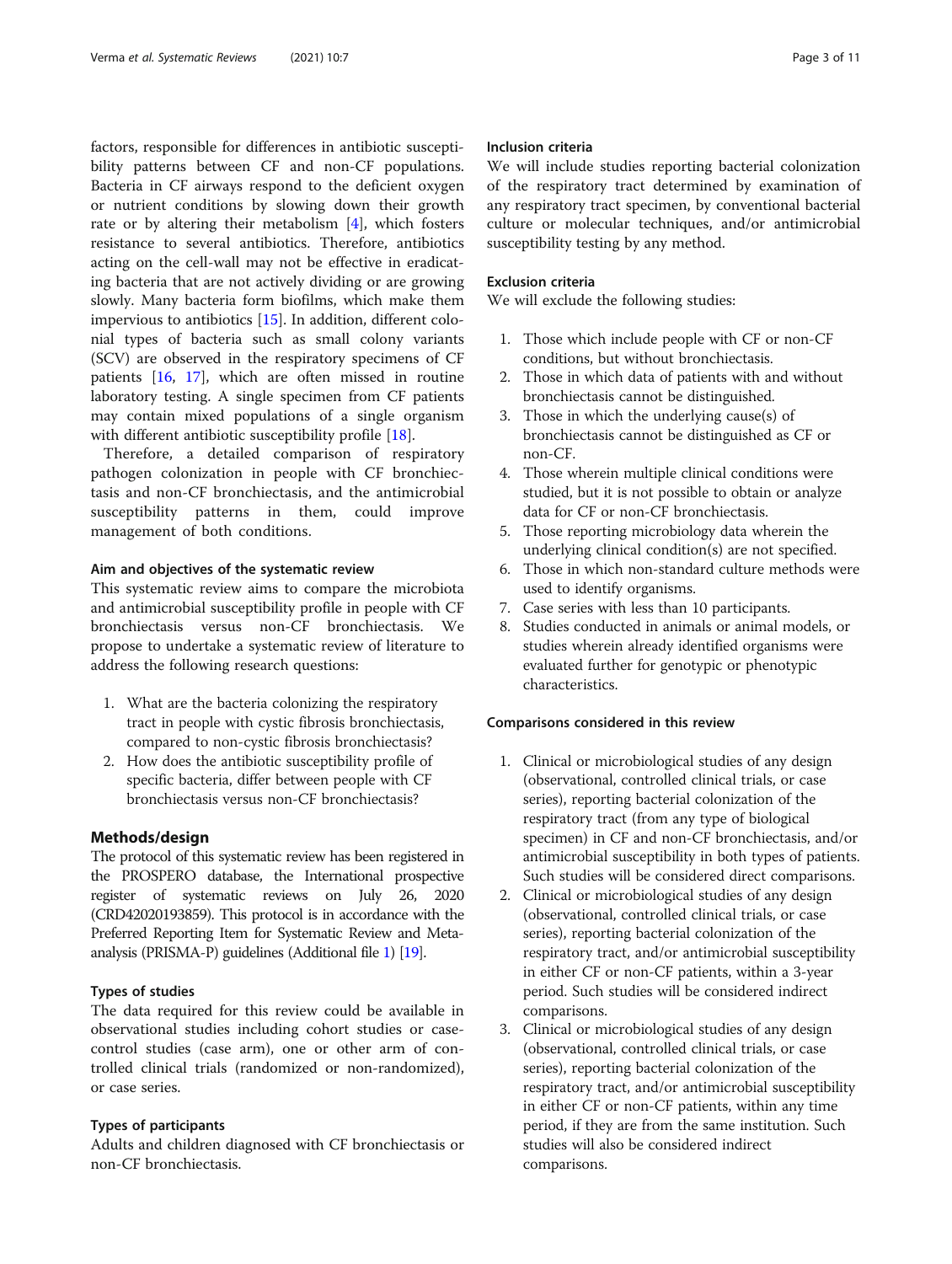# Types of outcome measures

- 1. Bacteria identified in the respiratory tract in people with CF bronchiectasis versus non-CF bronchiectasis.
- 2. Relative proportion of various bacterial species identified in the respiratory tract in people with CF bronchiectasis versus non-CF bronchiectasis.
- 3. Number of bacterial species identified per person with CF bronchiectasis versus non-CF bronchiectasis.
- 4. Bacteria identified in people with non-CF bronchiectasis, with a known cause versus unknown cause(s).
- 5. Proportion of specific bacterial species susceptible to specific antimicrobial agents.
- 6. Proportion of specific bacterial species resistant to specific antimicrobial agents.
- 7. Proportion of specific bacterial species with intermediate susceptibility to specific antimicrobial agents.
- 8. Time-trend of antimicrobial sensitivity patterns in 10-year epochs.

# Search methods for identification of studies

Two authors will independently search the electronic databases PubMed, EMBASE, the Cochrane Library, and LIVIVO. Grey literature will be searched using the search engines, Open Grey and Google Scholar. Figure 1 presents a flowchart of the systematic review. MeSH terms for keywords will be used as follows:

- 1. Bronchiectasis AND Cystic fibrosis AND non-cystic fibrosis AND (antibiotic OR antimicrobial) AND (susceptibility OR sensitivity OR resistance)
- 2. Cystic fibrosis AND bronchiectasis AND (antibiotic OR antimicrobial) AND (susceptibility OR sensitivity OR resistance)
- 3. Non-cystic fibrosis AND bronchiectasis AND (antibiotic OR antimicrobial) AND (susceptibility OR sensitivity OR resistance)
- 4. Pulmonary exacerbation AND (antibiotic OR antimicrobial) AND (susceptibility OR sensitivity OR resistance)
- 5. Bronchiectasis AND Cystic fibrosis AND non-cystic fibrosis AND (microbiota OR pathogens OR colonizers OR bacteria OR microbiology)
- 6. Cystic fibrosis AND bronchiectasis AND (microbiota OR pathogens OR colonizers OR bacteria OR microbiology)
- 7. Non-cystic fibrosis AND bronchiectasis AND (microbiota OR pathogens OR colonizers OR bacteria OR microbiology)



# Data collection and analysis

Studies will be screened by examining titles and abstracts. Those identified as potentially relevant will be retrieved and full text examined. Each full-text article will be evaluated for eligibility to be included in the review. There will be no language restriction. Manual search of the reference lists of the included studies will also be performed. We will inform the date last searched for each of the databases. Disagreements/discrepancies will be resolved by discussion and if necessary, arbitration by the third author.

#### Data extraction and management

Data will be independently extracted by two reviewers into a special data extraction form.

From each included study, the following information will be extracted: Identification data (author, year), study design, institution, country or countries, time-period of study, whether clinical or microbiological analysis, inclusion criteria of patients (CF and non-CF bronchiectasis), age of patients, clinical state of patients (stable, acute exacerbation, surveillance culture, etc.), underlying clinical condition, duration of illness if known, presence of co-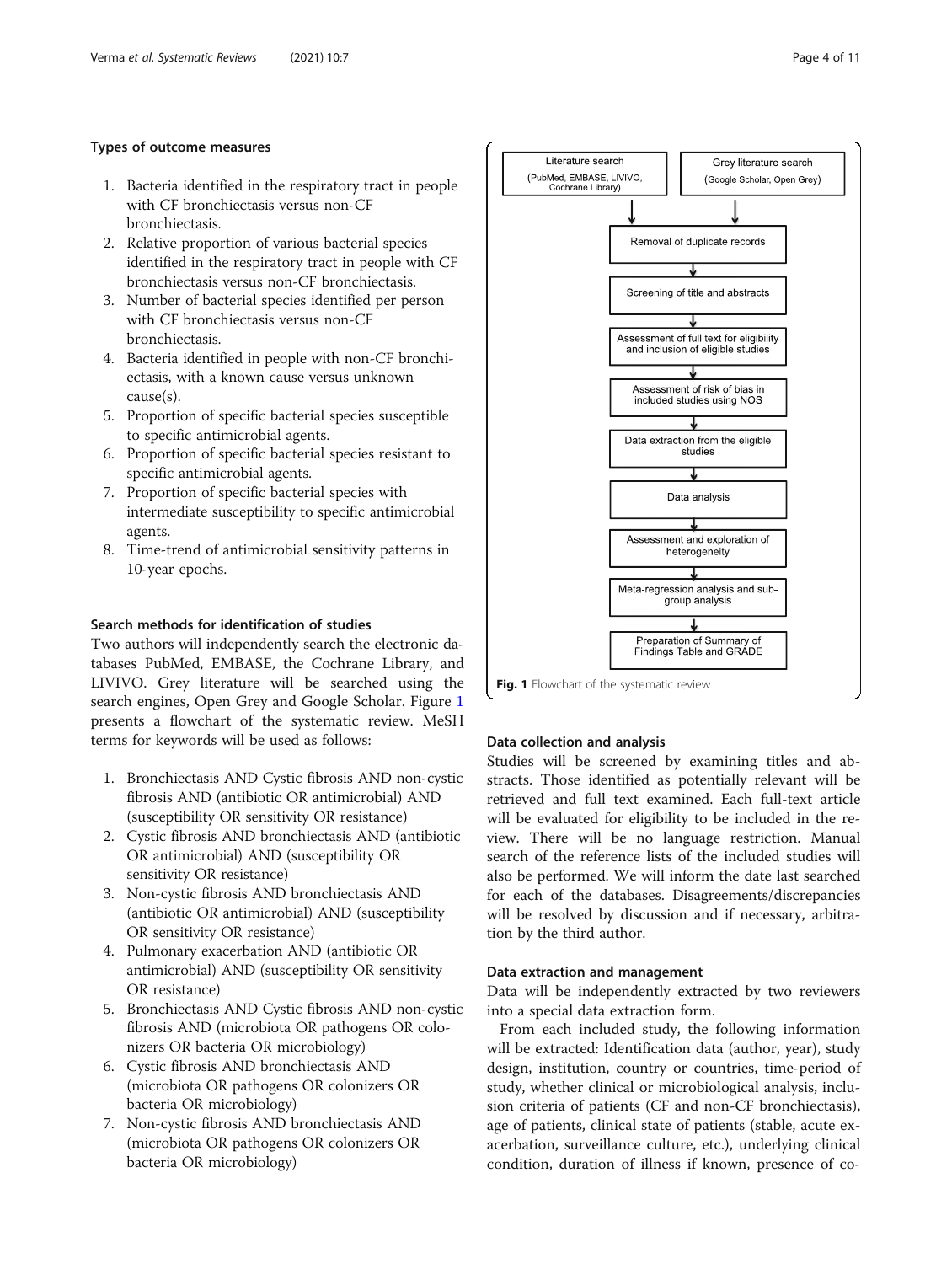morbidity, specimen tested, specimen collection method, whether already on antibiotics, micro-organisms identified, bacteriological method used for identification (culture, molecular methods, etc.), bacterial quantification, biofilm formation, antimicrobial susceptibility profile, method of testing antimicrobial susceptibility, definition of sensitivity, and clinical/bacteriological outcome (Tables [1](#page-5-0) and [2](#page-7-0)).

# Assessment of risk of bias in included studies

Two authors will independently assess the risk of bias in each included study using the Newcastle Ottawa Scale (NOS) [\[20](#page-10-0)]. The NOS contains eight items, categorized into three broad perspectives: selection of the study groups, comparability of the groups, and ascertainment of either the exposure or outcome of interest for casecontrol or cohort studies, respectively. For each item, a series of response options is provided. A star system is used to allow a semi-quantitative assessment of study quality. A study can be awarded a maximum of one star for each numbered item within the selection and exposure categories. A maximum of two stars can be given for comparability. High-quality studies will be defined as those having an NOS score  $\geq$  6, from a maximum of 9 points [\[21\]](#page-10-0).

#### Statistical analysis

We will present the data with descriptive statistics and provide pooled estimates of outcome parameters, wherever it is feasible to perform meta-analysis. Pooled estimates will be presented with a 95% confidence interval. The default analysis will be with a random effects model.

# Dealing with missing data

We will contact the corresponding authors of studies where data is/are missing and try to obtain the missing data. If this fails, we will try and impute data where possible. If that is not feasible, we will state as such.

# Assessment of heterogeneity

Heterogeneity in studies will be explored by visual inspection of forest plot as well as using the Higgins and Thompson  $I^2$  method [\[22](#page-10-0)]. The  $I^2$  heterogeneity will be categorized as follows: 0–50% low, 50–75% moderate, and > 75% considerable heterogeneity. Where  $I^2$  is greater than 50%, we will try to identify possible explanations using subgroup analysis and meta-regression analysis based on the most important characteristics of the studies.

# Assessment of reporting biases

Wherever possible, we will obtain the original trial protocols for comparison with the published papers to ensure that all outcomes were reported. If it is not possible to obtain the trial protocols, we will scrutinize the "Methods" section of the published paper(s) to ensure full reporting of all measured variables. If negative data were not fully reported, we will contact the primary investigators for these data. We will explore reporting bias using a funnel plot. We will also assess publication bias by looking for evidence of conference presentations not followed by subsequent journal publications.

# Sensitivity analysis

In order to assess whether the results are substantially influenced by the presence of any individual study, we will perform a sensitivity analysis by systematically removing studies with a high risk of bias and recalculating the results.

#### Subgroup analysis and investigation of heterogeneity

We will analyze results separately by the following characteristics:

- 1. Age group of patients: Children (< 18 years) versus adults (> 18 years).
- 2. Antibiotic therapy: Already on antibiotics versus not on antibiotics.
- 3. Clinical state: During acute exacerbations versus stable clinical state, i.e., surveillance culture.
- 4. Type of respiratory specimen: Upper respiratory tract specimen versus lower respiratory tract specimen.
- 5. Method used for identification of bacterial species: Culture versus molecular methods or other nonculture methods.

# Summary of findings table and GRADE

We will present two summaries of findings' tables; one comparing the bacteria identified in respiratory specimens in those with CF bronchiectasis versus non-CF bronchiectasis (Table [1\)](#page-5-0), and the other comparing antimicrobial susceptibility patterns of individual bacterial species in CF bronchiectasis versus non-CF bronchiectasis (Table [2](#page-7-0)).

Two reviewers will independently assess the quality of evidence based on five domains, i.e., design (risk of bias), consistency across studies, directness of the evidence, precision of estimates, and presence of publication bias using the Grading of Recommendations Assessment, Development and Evaluation (GRADE) approach [[23](#page-10-0)]. The body of evidence will then be classified as high, moderate, low, and very low.

# **Discussion**

To date, there are no locally applicable evidence-based guidelines for antimicrobial treatment of non-CF bronchiectasis patients. In general, treatment is based on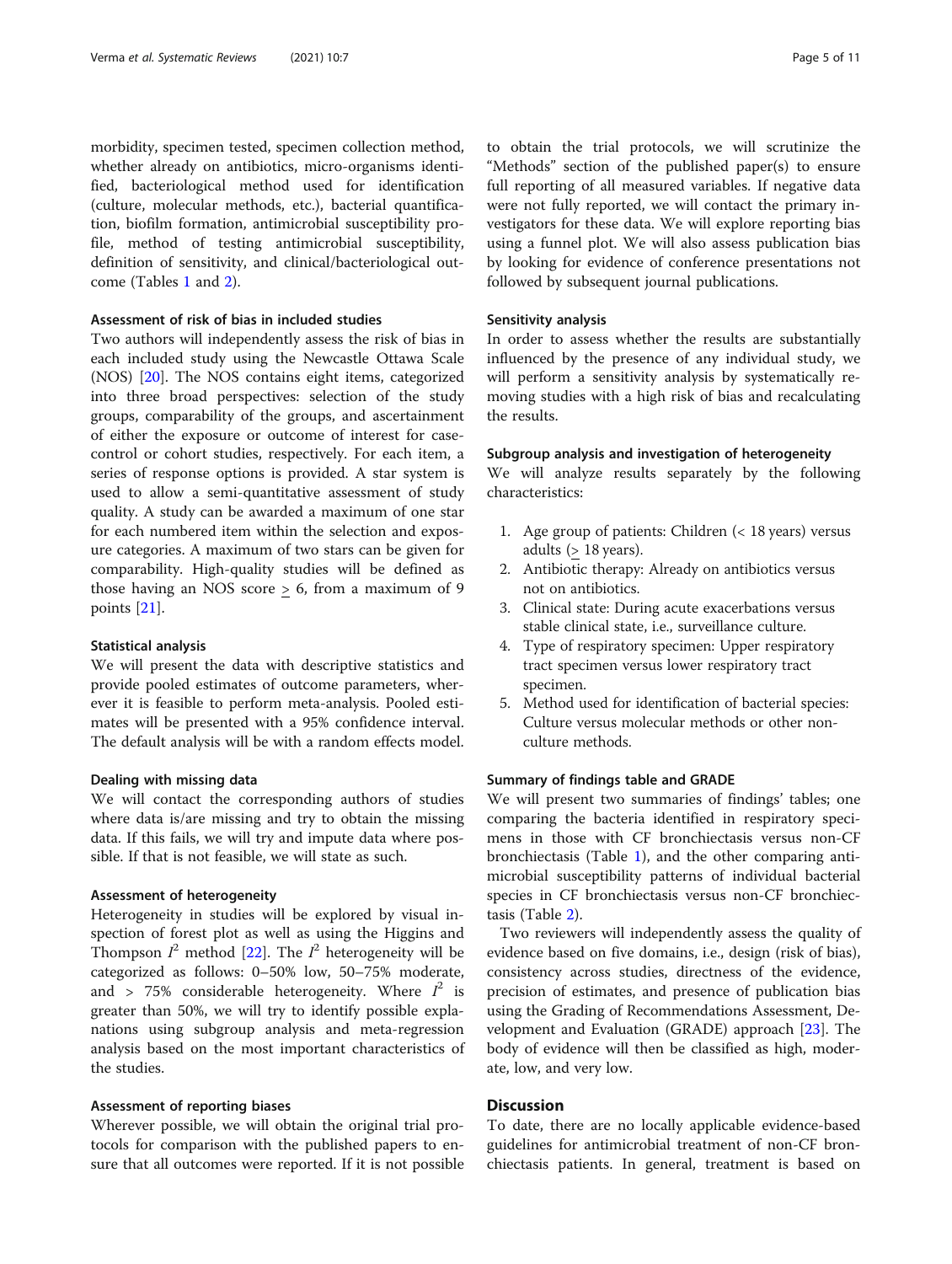# <span id="page-5-0"></span>Table 1 Respiratory pathogen colonization in people with cystic fibrosis bronchiectasis versus non-cystic fibrosis bronchiectasis

| Data extracted by                     |                                    |         |
|---------------------------------------|------------------------------------|---------|
| Reference                             | Author & year                      |         |
|                                       | Citation                           |         |
|                                       | Country/countries                  |         |
|                                       | Institution/s                      |         |
| Study design                          |                                    |         |
| Clinical/microbiology study           |                                    |         |
| · Observational study                 |                                    |         |
| • Clinical trial                      |                                    |         |
| $\cdot$ Case series with $> 10$ cases |                                    |         |
| • Case series with $<$ 9 case         |                                    |         |
| <b>Time period</b>                    |                                    |         |
| Participants                          | • CF bronchiectasis                |         |
|                                       | • Non-CF bronchiectasis            |         |
|                                       | • Mixed                            |         |
|                                       | • Other                            |         |
| Study group (CF bronchiectasis)       | No.                                |         |
|                                       | Age                                |         |
|                                       | $\cdot$ Adults $>$ 18 years        |         |
|                                       | • Children < 18 years              |         |
|                                       | · Mixed (not possible to separate) |         |
|                                       | Sex                                |         |
|                                       | Respiratory pathogens              | No. (%) |
|                                       | Staphylococcus aureus (MSSA)       |         |
|                                       | Staphylococcus aureus (MRSA)       |         |
|                                       | Pseudomonas aeruginosa             |         |
|                                       | Burkholderia 20 epacian complex    |         |
|                                       | Haemophilus influenzae             |         |
|                                       | Stenotrophomonas maltophilia       |         |
|                                       | Achromobacter xylosoxidans         |         |
|                                       | <b>NTM</b>                         |         |
|                                       | Streptococcus                      |         |
|                                       | Veillonella                        |         |
|                                       | Prevotella                         |         |
|                                       | Others                             |         |
|                                       | Inclusion/Exclusion criteria       |         |
|                                       | Sample type (sputum/BAL/ELF)       |         |
|                                       | Upper respiratory specimen         |         |
|                                       | · Nasal specimen                   |         |
|                                       | · Nasopharyngeal specimen          |         |
|                                       | · Oropharyngeal specimen           |         |
|                                       | $\cdot$ Other                      |         |
|                                       | Lower respiratory specimen         |         |
|                                       | · Sputum                           |         |
|                                       | · Induced sputum                   |         |
|                                       | $-BAL$                             |         |
|                                       | • Lung aspirate                    |         |
|                                       | $\cdot$ Other                      |         |
|                                       | Antibiotic therapy                 |         |
|                                       | • Already on antibiotic(s)         |         |
|                                       | • Not on antibiotic(s)             |         |
|                                       | • Unclear                          |         |
|                                       | Method of identifying species      |         |
|                                       |                                    |         |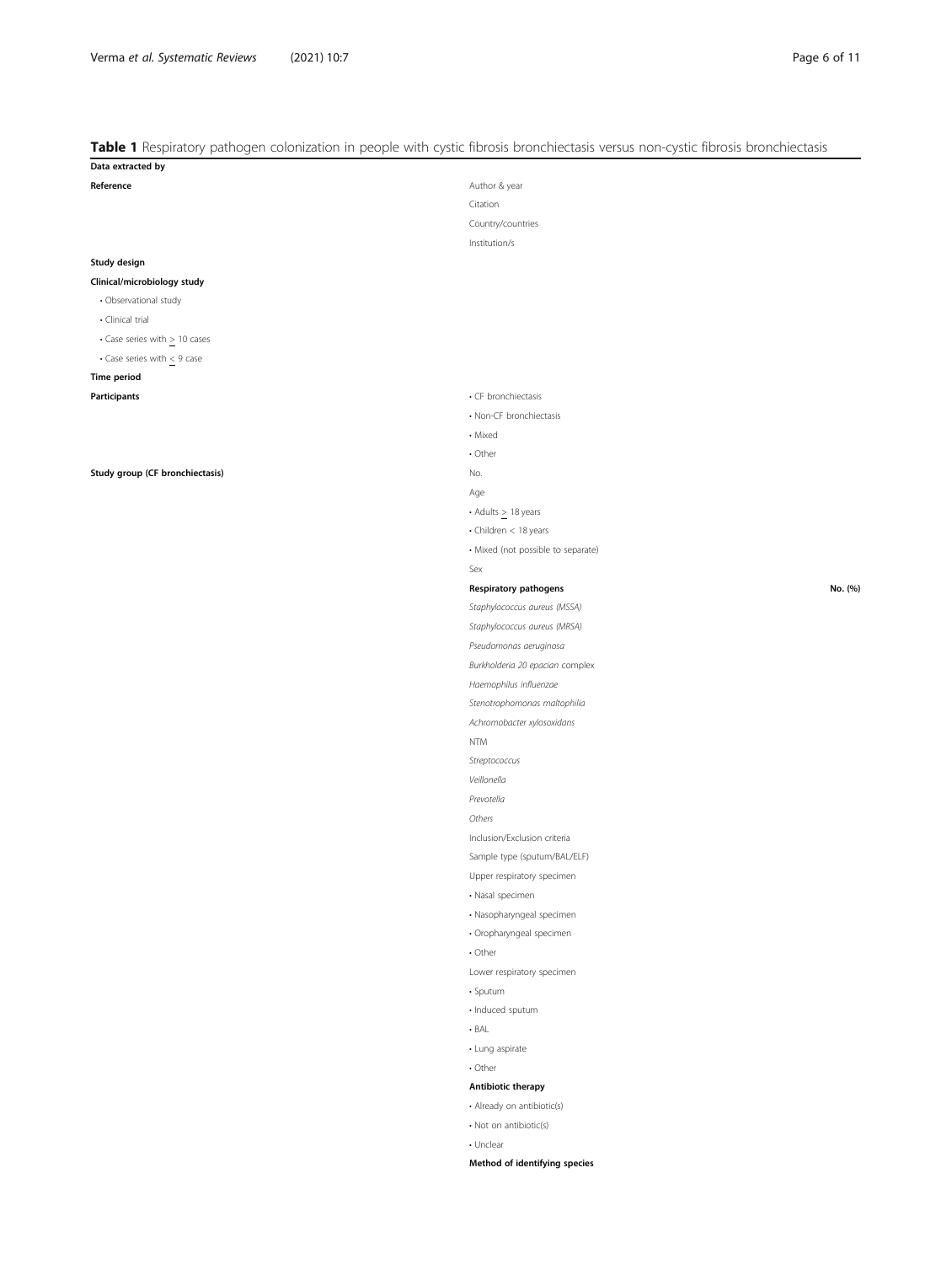Table 1 Respiratory pathogen colonization in people with cystic fibrosis bronchiectasis versus non-cystic fibrosis bronchiectasis (Continued)

|                                          | • Culture                                |         |
|------------------------------------------|------------------------------------------|---------|
|                                          | $. PCR$                                  |         |
|                                          | • Other                                  |         |
|                                          | Antimicrobial resistance                 |         |
|                                          | Yes/No                                   |         |
| Comparison group (non-CF bronchiectasis) | Cause of non-CF bronchiectasis/diagnosis |         |
|                                          | No.                                      |         |
|                                          | Age                                      |         |
|                                          | Adults $\geq$ 18 years                   |         |
|                                          | Children < 18 years                      |         |
|                                          | Mixed (not possible to separate)         |         |
|                                          | Sex                                      |         |
|                                          | Respiratory pathogens                    | No. (%) |
|                                          | Haemophilus influenzae                   |         |
|                                          | Pseudomonas aeruginosa                   |         |
|                                          | Moraxella catarrhalis                    |         |
|                                          | <b>NTM</b>                               |         |
|                                          | Staphylococcus aureus                    |         |
|                                          | Streptococcus                            |         |
|                                          | Veillonella                              |         |
|                                          | Prevotella                               |         |
|                                          | Others                                   |         |
|                                          | Inclusion/exclusion criteria             |         |
|                                          | Sample type (sputum/BAL/ELF)             |         |
|                                          | Upper respiratory specimen               |         |
|                                          | · Nasal specimen                         |         |
|                                          | · Nasopharyngeal specimen                |         |
|                                          | · Oropharyngeal specimen                 |         |
|                                          | $\cdot$ Other                            |         |
|                                          | Lower respiratory specimen               |         |
|                                          | · Sputum                                 |         |
|                                          | · Induced sputum                         |         |
|                                          | $-BAL$                                   |         |
|                                          | · Lung aspirate                          |         |
|                                          |                                          |         |
|                                          | $\cdot$ Other                            |         |
|                                          | Antibiotic therapy                       |         |
|                                          | • Already on antibiotic(s)               |         |
|                                          | • Not on antibiotic(s)                   |         |
|                                          | • Unclear                                |         |
|                                          | Method of identifying species            |         |
|                                          | • Culture                                |         |
|                                          | $\cdot$ PCR                              |         |
|                                          | • Other                                  |         |
|                                          | <b>Clinical state</b>                    |         |
|                                          | • Acute pulmonary exacerbation           |         |
|                                          | · Surveillance culture                   |         |
|                                          | Antimicrobial resistance                 |         |
|                                          | Yes/No                                   |         |
| Remarks                                  |                                          |         |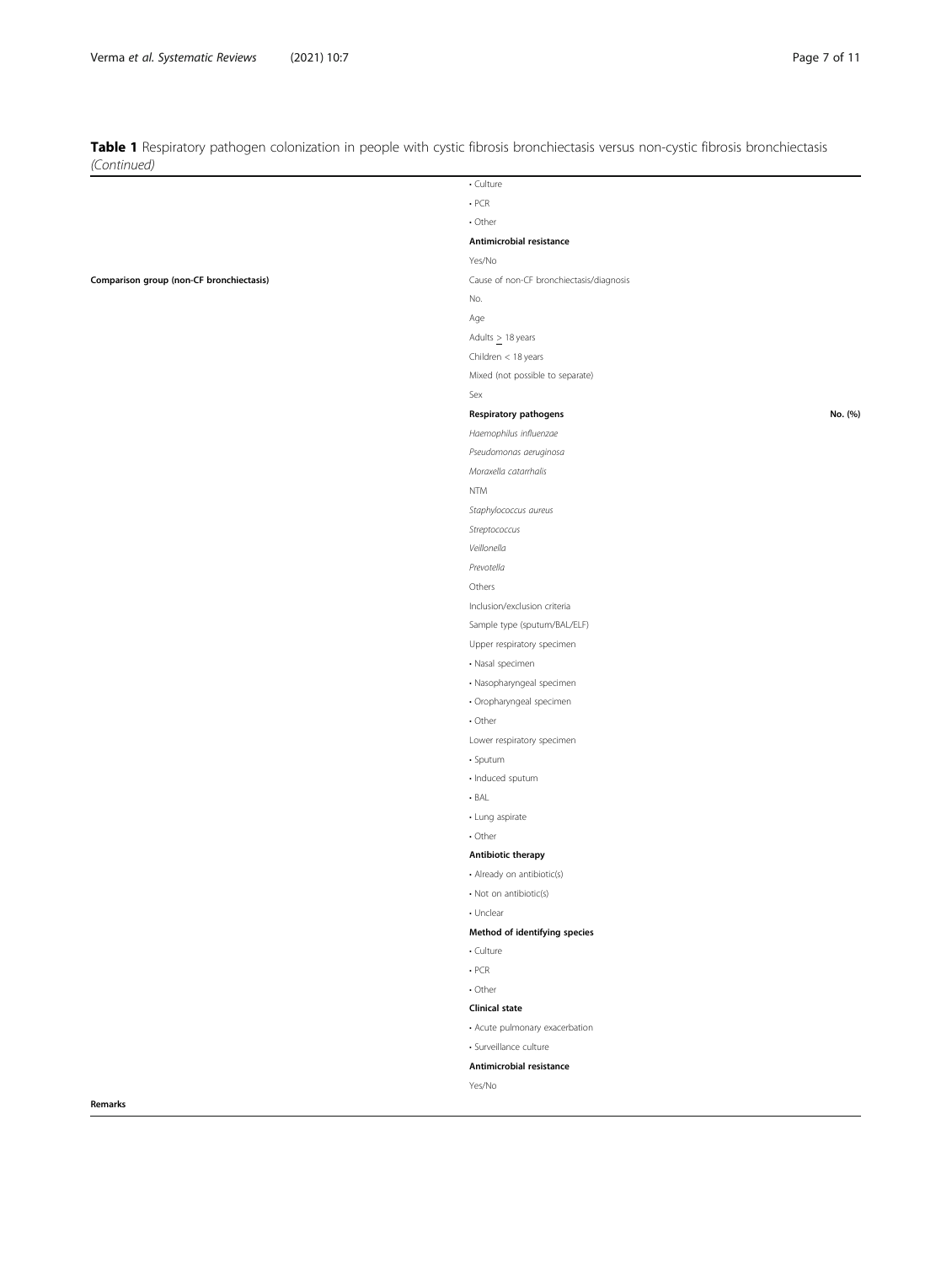# <span id="page-7-0"></span>Table 2 Antibiotic susceptibility profile in people with cystic fibrosis versus non cystic fibrosis bronchiectasis

|                                 | <b>Table 2</b> Artitionally provident people with cystic indicate for the cystic indicate to concentrate |              |               |             |            |                 |               |          |             |
|---------------------------------|----------------------------------------------------------------------------------------------------------|--------------|---------------|-------------|------------|-----------------|---------------|----------|-------------|
| Data extracted by               |                                                                                                          |              |               |             |            |                 |               |          |             |
| Reference                       | Author & year                                                                                            |              |               |             |            |                 |               |          |             |
|                                 | Citation                                                                                                 |              |               |             |            |                 |               |          |             |
|                                 | Country/countries                                                                                        |              |               |             |            |                 |               |          |             |
|                                 | Institution/s                                                                                            |              |               |             |            |                 |               |          |             |
| Study design                    | Clinical/microbiology study                                                                              |              |               |             |            |                 |               |          |             |
|                                 | Observational study                                                                                      |              |               |             |            |                 |               |          |             |
|                                 | Clinical trial                                                                                           |              |               |             |            |                 |               |          |             |
|                                 | Case series with $> 10$ cases                                                                            |              |               |             |            |                 |               |          |             |
|                                 | Case series with $< 9$ case                                                                              |              |               |             |            |                 |               |          |             |
| Time period                     |                                                                                                          |              |               |             |            |                 |               |          |             |
| Participants                    | • CF bronchiectasis                                                                                      |              |               |             |            |                 |               |          |             |
|                                 | • Non CF bronchiectasis                                                                                  |              |               |             |            |                 |               |          |             |
|                                 | • Mixed                                                                                                  |              |               |             |            |                 |               |          |             |
|                                 | • Other                                                                                                  |              |               |             |            |                 |               |          |             |
| Study group                     | No.                                                                                                      |              |               |             |            |                 |               |          |             |
| (CF bronchiectasis)             | Age                                                                                                      |              |               |             |            |                 |               |          |             |
|                                 | • Adults > 18 years                                                                                      |              |               |             |            |                 |               |          |             |
|                                 | • Children < 18 years                                                                                    |              |               |             |            |                 |               |          |             |
|                                 | · Mixed (not possible to separate)                                                                       |              |               |             |            |                 |               |          |             |
|                                 | Sex                                                                                                      |              |               |             |            |                 |               |          |             |
|                                 | AST method                                                                                               |              |               |             |            |                 |               |          |             |
|                                 | • AST definition                                                                                         |              |               |             |            |                 |               |          |             |
|                                 | • Ability to detect mutants                                                                              |              |               |             |            |                 |               |          |             |
|                                 | • Advantages                                                                                             |              |               |             |            |                 |               |          |             |
|                                 | · Disadvantages                                                                                          |              |               |             |            |                 |               |          |             |
|                                 | Antibiotic susceptibility (S/I/R; MIC)                                                                   |              |               |             |            |                 |               |          |             |
| Microorganism                   | Tobramycin                                                                                               | Azythromycin | Carbenicillin | Ceftazidime | Gentamycin | Chloramphenicol | Ciprofloxacin | Colistin | Minocycline |
| Staphylococcus<br>aureus (MSSA) |                                                                                                          |              |               |             |            |                 |               |          |             |
| Staphylococcus<br>aureus (MRSA) |                                                                                                          |              |               |             |            |                 |               |          |             |
| Pseudomonas<br>aeruginosa       |                                                                                                          |              |               |             |            |                 |               |          |             |
| Burkholderia<br>cepacia complex |                                                                                                          |              |               |             |            |                 |               |          |             |
| Haemophilus<br>influenzae       |                                                                                                          |              |               |             |            |                 |               |          |             |
| Stenotrophomonas<br>maltophilia |                                                                                                          |              |               |             |            |                 |               |          |             |
| Achromobacter<br>xylosoxidans   |                                                                                                          |              |               |             |            |                 |               |          |             |
| NTM                             |                                                                                                          |              |               |             |            |                 |               |          |             |
| Streptococcus                   |                                                                                                          |              |               |             |            |                 |               |          |             |
| Veillonella                     |                                                                                                          |              |               |             |            |                 |               |          |             |
| Others                          |                                                                                                          |              |               |             |            |                 |               |          |             |
| Inclusion/Exclusion criteria    |                                                                                                          |              |               |             |            |                 |               |          |             |
| Upper respiratory specimen      |                                                                                                          |              |               |             |            |                 |               |          |             |
|                                 |                                                                                                          |              |               |             |            |                 |               |          |             |
| Nasal specimen                  |                                                                                                          |              |               |             |            |                 |               |          |             |
| Nasopharyngeal specimen         |                                                                                                          |              |               |             |            |                 |               |          |             |

Other

Lower respiratory specimen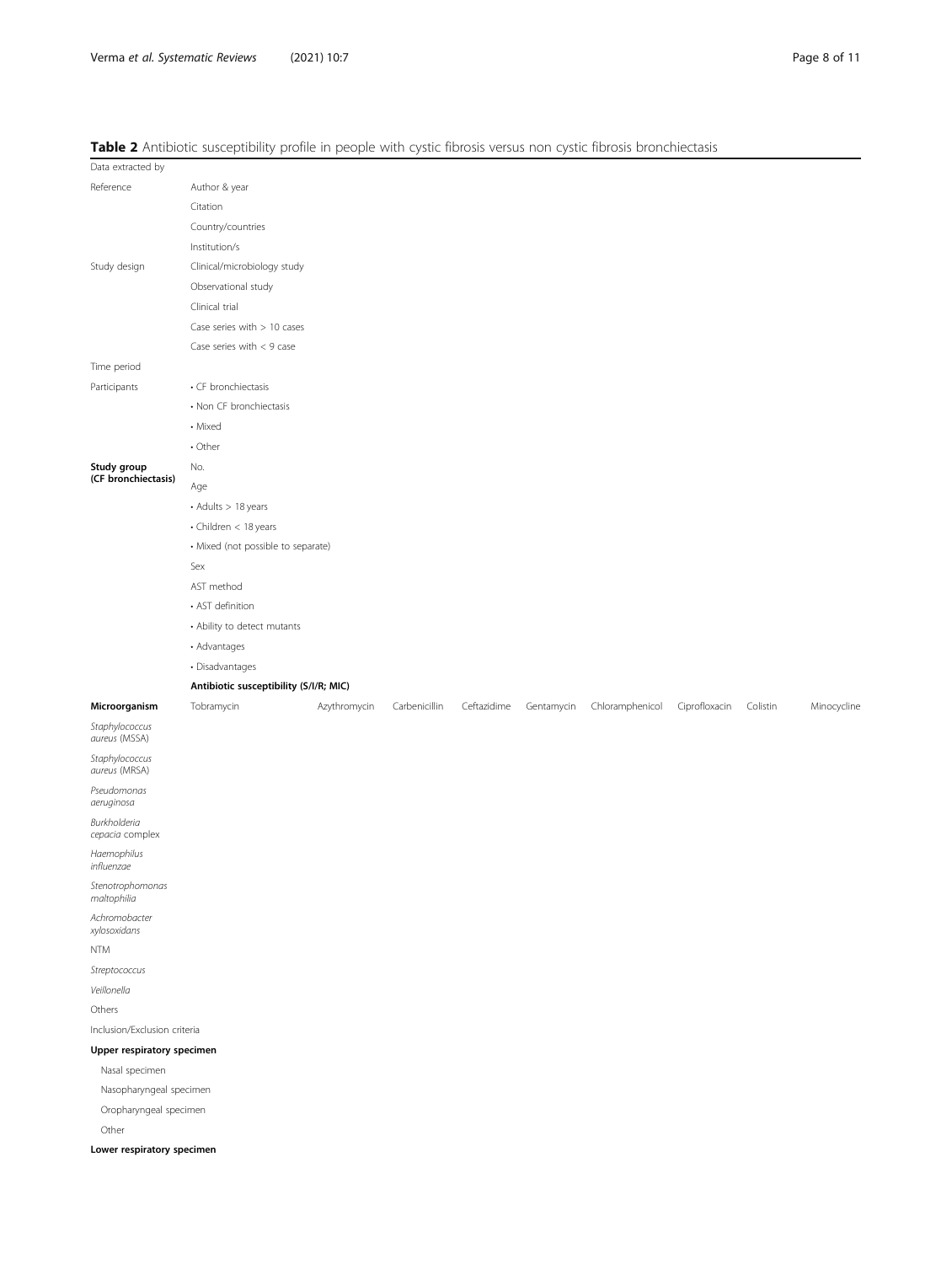# Table 2 Antibiotic susceptibility profile in people with cystic fibrosis versus non cystic fibrosis bronchiectasis (Continued)

Sputum

Induced sputum

BAL

Lung aspirate

Other

#### Antibiotic therapy

Already on antibiotic(s)

Not on antibiotic(s)

Unclear

#### Method of identifying species

Culture

PCR

Other

Biofilm detection

Antimicrobial resistance (Yes/No)

Remarks

Comparison

group (non-CF bronchiectasis)

- Adults > 18 years
- Children < 18 years
- Mixed (not possible to separate)

Sex

No. Age

AST method

• AST definition

- Ability to detect mutants
- Advantages

• Disadvantages

#### Antibiotic susceptibility (S/I/R; MIC)

Microorganism Piperacillintazobactam Amoxycillin Clarithromycin Ciprofloxacin Ceftazidime Cefuroxime Cefotaxime Flucloxacillin Tobramycin Amoxicillinclavulanate

Haemophilus influenzae

Pseudomonas aeruginosa

Moraxella

catarrhalis

NTM

Staphylococcus aureus

Streptococcus

Veillonella

Prevotella

Others

Inclusion/Exclusion criteria

#### Upper respiratory specimen

Nasal specimen

Nasopharyngeal specimen

Oropharyngeal specimen

Other

#### Lower respiratory specimen

Sputum

Induced sputum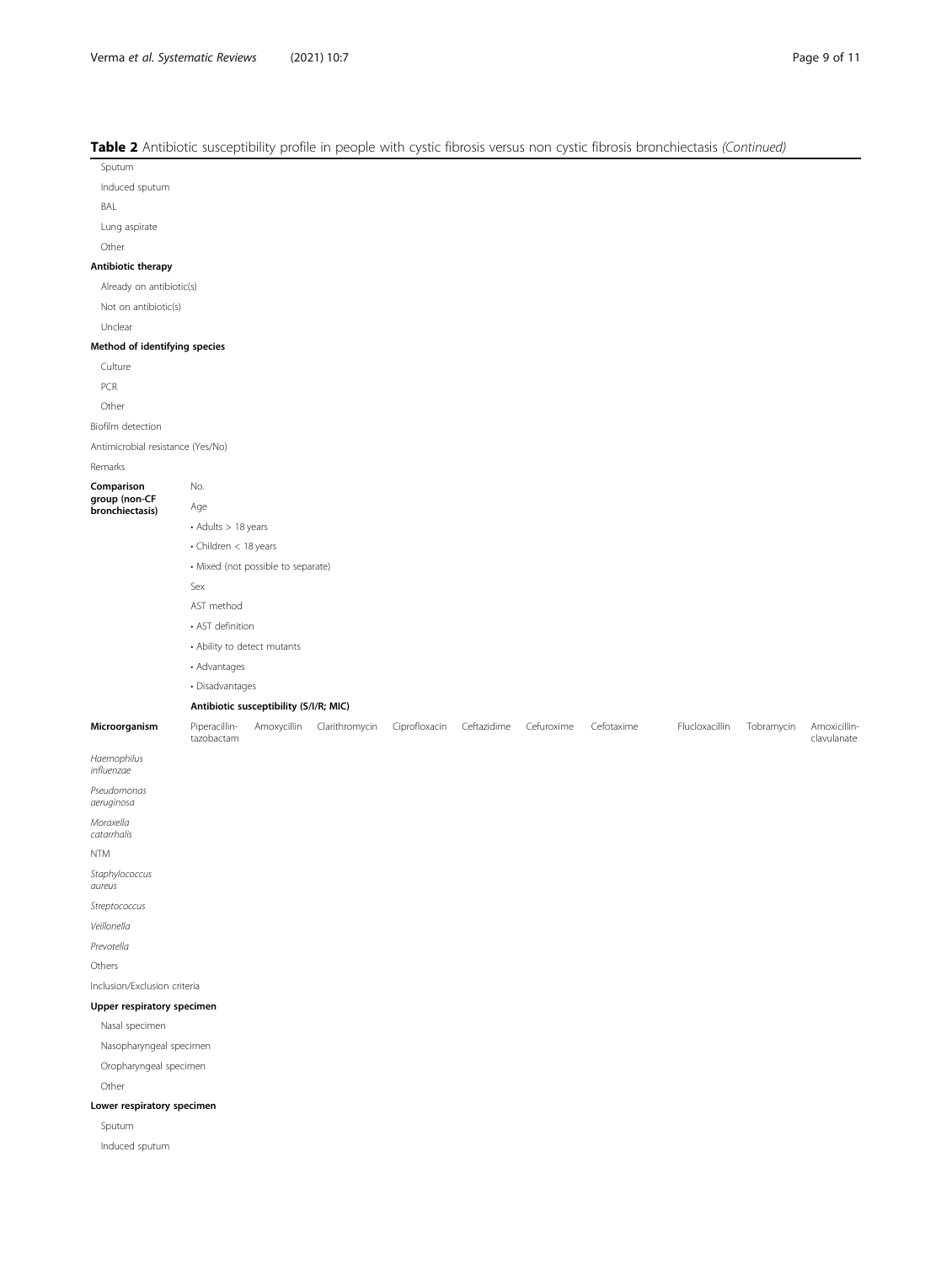#### <span id="page-9-0"></span>Table 2 Antibiotic susceptibility profile in people with cystic fibrosis versus non cystic fibrosis bronchiectasis (Continued)

| $\sim$ $\sim$<br>$\overline{\phantom{a}}$<br>$\overline{\phantom{a}}$<br>. .<br>. . |
|-------------------------------------------------------------------------------------|
| BAL                                                                                 |
| Lung aspirate                                                                       |
| Other                                                                               |
| Antibiotic therapy                                                                  |
| Already on antibiotic(s)                                                            |
| Not on antibiotic(s)                                                                |
| Unclear                                                                             |
| Method of identifying species                                                       |
| Culture                                                                             |
| PCR                                                                                 |
| Other                                                                               |
| Biofilm detection                                                                   |
| Antimicrobial resistance (Yes/No)                                                   |
| Remarks                                                                             |
|                                                                                     |

extrapolation of evidence in CF bronchiectasis [\[24](#page-10-0), [25](#page-10-0)]. Hence, comparing the bacterial colonization pattern and antibiotic susceptibility profile in CF bronchiectasis versus non-CF bronchiectasis would aid in improved management of both the conditions. Furthermore, the understanding of the microbiota in both CF and non-CF populations would aid in more personalized treatment approaches. Understanding the antimicrobial susceptibility patterns against specific organisms can facilitate appropriate rather than empiric therapy and hopefully reduce the burden of antimicrobial resistance created by rampant usage of antibiotics.

# Supplementary Information

The online version contains supplementary material available at [https://doi.](https://doi.org/10.1186/s13643-020-01557-6) [org/10.1186/s13643-020-01557-6.](https://doi.org/10.1186/s13643-020-01557-6)

Additional file 1. PRISMA-P 2015 Checklist.

#### Abbreviations

CF: Cystic fibrosis; AST: Antimicrobial susceptibility; NOS: Newcastle Ottawa Scale; MeSH: Medical Subject Headings; PROSPERO: Prospective Register of Systematic Reviews; MIC: Minimum Inhibitory Concentration; BAL: Bronchoalveolar lavage; ELF: Epithelial lining fluid; GRADE: Grading of Recommendations Assessment, Development and Evaluation; PCR: Polymerase chain reaction

#### Acknowledgements

None

#### Authors' contributions

JLM conceptualized the systematic review and outlined the Objectives, Methods, and Outcomes. SV drafted the protocol. PR provided critical intellectual inputs. The author(s) read and approved the final manuscript.

#### Funding

No specific funding has been allocated for the study.

#### Availability of data and materials

Not applicable.

Ethics approval and consent to participate

Not applicable.

# Consent for publication

Not applicable.

#### Competing interests

The authors declare that they have no competing interests.

#### Author details

<sup>1</sup>Department of Medical Microbiology, Post Graduate Institute of Medical Education and Research, Chandigarh 160012, India. <sup>2</sup>Department of Pediatrics, Post Graduate Institute of Medical Education and Research, Chandigarh 160012, India.

#### Received: 3 August 2020 Accepted: 9 December 2020 Published online: 04 January 2021

#### References

- 1. Boyle MP, De Boeck K. A new era in the treatment of cystic fibrosis: correction of the underlying CFTR defect. Lancet Respir Med. 2013;1(2):158– 63.
- 2. Morrison CB, Markovetz MR, Ehre C. Mucus, mucins, and cystic fibrosis. Pediatr Pulmonol. 2019;54(S3):S84–96.
- 3. Wine JJ, Hansson GC, König P, Joo NS, Ermund A, Pieper M. Progress in understanding mucus abnormalities in cystic fibrosis airways. J Cyst Fibros. 2018;17(2):S35–9.
- 4. Hauser AR, Jain M, Bar-Meir M, McColley SA. Clinical significance of microbial infection and adaptation in cystic fibrosis. Clin Microbiol Rev. 2011;24(1):29–70.
- 5. McShane PJ, Naureckas ET, Tino G, Strek ME. Non–cystic fibrosis bronchiectasis. Am J Respir Crit Care Med. 2013;188(6):647–56.
- 6. Schäfer J, Griese M, Chandrasekaran R, Chotirmall SH, Hartl D. Pathogenesis, imaging and clinical characteristics of CF and non-CF bronchiectasis. BMC Pulm Med. 2018;18(1):79.
- 7. Imam JS, Duarte AG. Non-CF bronchiectasis: orphan disease no longer. Respir Med. 2020;166:105940.
- 8. Cuthbertson L, Walker AW, Oliver AE, Rogers GB, Rivett DW, Hampton TH, et al. Lung function and microbiota diversity in cystic fibrosis. Microbiome. 2020;8:1–3.
- 9. Richardson H, Dicker AJ, Barclay H, Chalmers JD. The microbiome in bronchiectasis. ERR. 2019;28(153):190048.
- 10. King P, Holdsworth S, Freezer NJ, Villanueva E, Holmes PW. Microbiologic follow-up study in adult bronchiectasis. Respir Med. 2007;101(8):1633–8.
- 11. van der Gast CJ, Cuthbertson L, Rogers GB, Pope C, Marsh RL, Redding GJ, et al. Three clinically distinct chronic pediatric airway infections share a common core microbiota. Ann Am Thorac Soc. 2014;11(7):1039–48.
- 12. Bell SC, Mall MA, Gutierrez H, Macek M, Madge S, Davies JC, et al. The future of cystic fibrosis care: a global perspective. Lancet Respir Med. 2020;8(1):65– 124.
- 13. Turnidge J, Paterson DL. Setting and revising antibacterial susceptibility breakpoints. Clin Microbiol Rev. 2007;20(3):391–408.